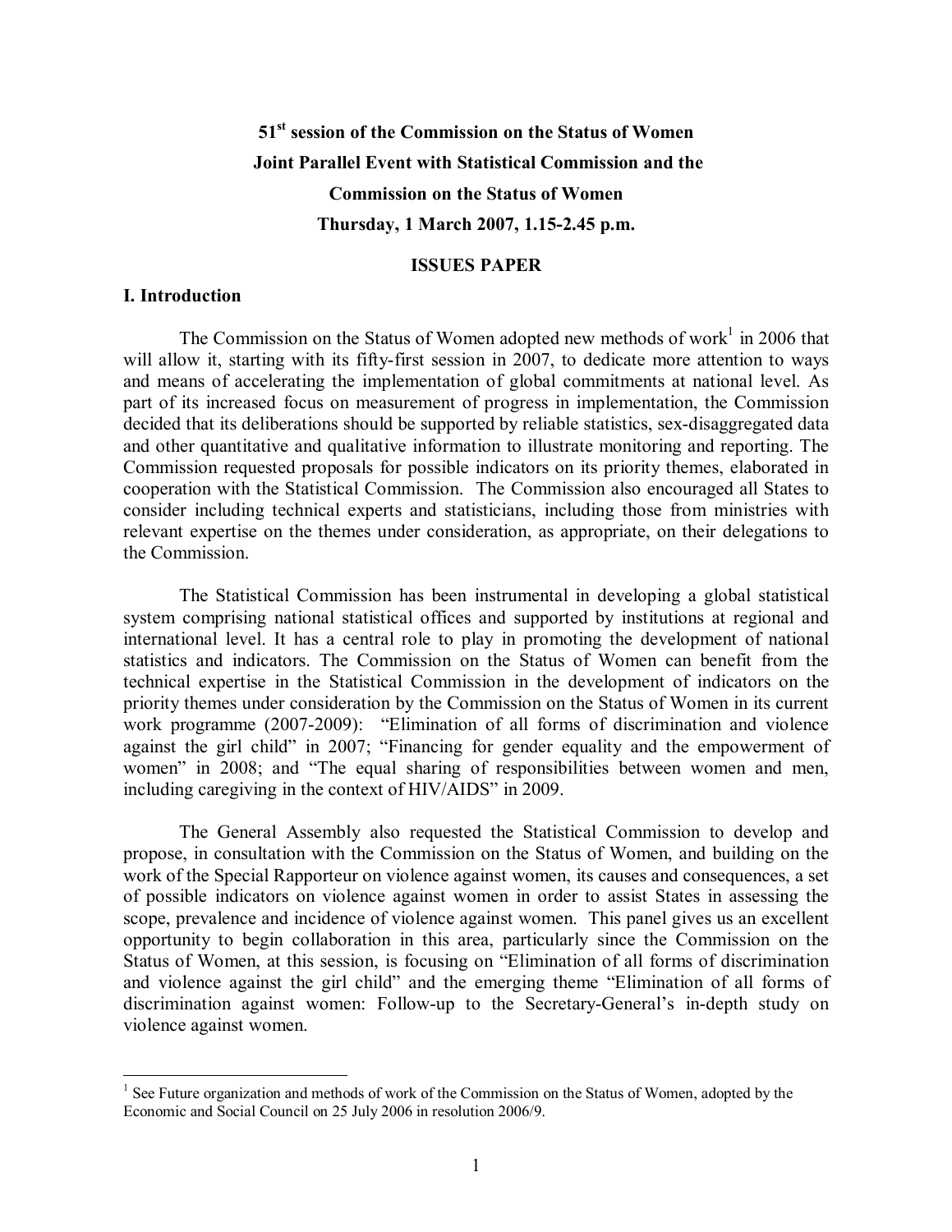The objective of the panel is to, building upon previous collaboration on statistics between the two Commissions, focus on the development of indicators to monitor implementation of agreed commitments adopted by the Commission on the Status of Women in its current work programme. The panel also sets the stage for future discussions on development of indicators on violence against women by the Statistical Commission, in consultation with the Commission on the Status of Women, as mandated by the  $61<sup>st</sup>$  session of the General Assembly.

### **II. Background**

Statistics and indicators were identified at a very early stage in the work of the United Nations on gender equality and empowerment of women as critical to assess progress in implementation. The Beijing Platform for Action called upon national, regional and international statistical services and relevant governmental and United Nations agencies, to, inter alia, collect, compile, analyze and present, on a regular basis, data disaggregated by age, sex, socio-economic and other relevant indicators, for utilization in policy and programme planning and implementation.

Since the Fourth World Conference on Women, the Commission on the Status of Women has highlighted the importance of developing statistics and indicators in follow-up to the Beijing Platform for Action in areas such as, inter alia, the eradication of poverty, information communication technologies, and the enhanced participation of women in development.

At its  $43<sup>rd</sup>$  session in 1999, the Commission on the Status of Women focused on institutional mechanisms and called on governments to provide assistance, as appropriate, to agencies, including those outside government, in formulating gender-sensitive performance indicators necessary to measure and review progress made in the field of gender equality, including gender mainstreaming. The Commission also called for the continuous improvement of the collection and disaggregation of data and the development of statistics and indicators in all critical areas of the Platform for Action for use in analysis, policy development and planning. At its  $48<sup>th</sup>$  (2004) and  $49<sup>th</sup>$  (2005) sessions, the Commission also focused on development of indicators and statistics for measuring progress in implementation at national level within the context of followup to the Fourth World Conference on Women.

The outcome of the twenty-third special session of the General Assembly called on Governments to provide national statistical offices with institutional and financial support so that they can collect, compile and disseminate data disaggregated by sex, age and other factors, in formats that are accessible to the public and to policy makers for use in genderbased analysis, monitoring and impact assessment. It called on Governments to support new work to develop statistics and indicators, especially in areas where information is particularly lacking. Governments were also urged to develop collaboratively an international consensus on indicators and ways to measure violence against women.

Efforts to achieve the timebound targets of the Millennium Development Goals (MDGs) have further heightened the need for more relevant gender statistics and gender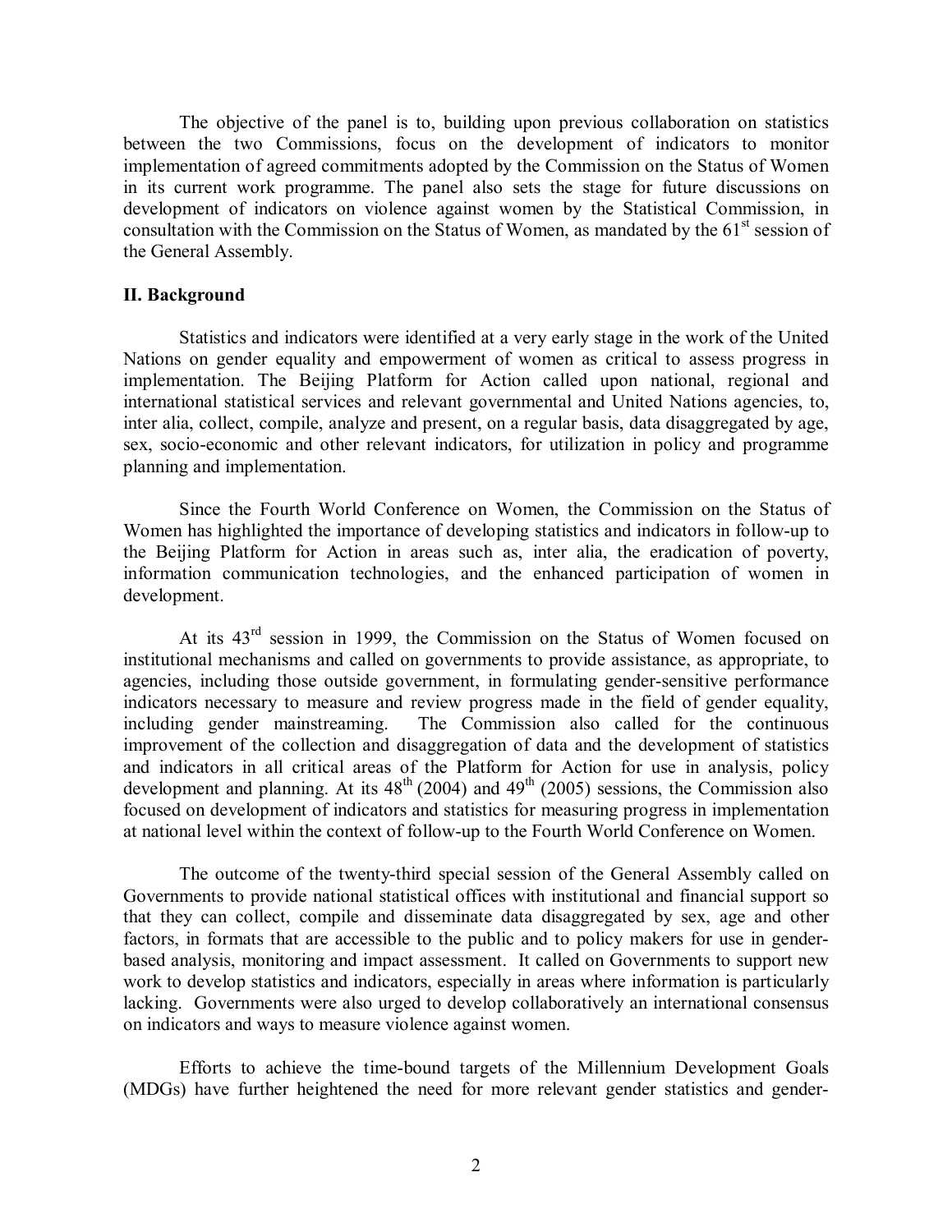specific indicators to monitor progress. MDG 3 on the promotion of gender equality and the empowerment of women calls for elimination of gender disparity in primary and secondary education, preferably by 2005 and at all levels by 2015. The four indicators associated with Goal 3 concern the ratio of girls to boys in primary, secondary and tertiary education; the ratio of literate women to men, 1524 years old; the share of women in wage employment in the non-agricultural sector; and the proportion of seats held by women in national parliaments. Providing data disaggregated by sex and qualitative information on gender equality issues, across the goals and targets in the Millennium Development Goals country reports, is an effective approach to ensuring attention to gender equality in the implementation of the Millennium Development Goals.

In reviews carried out at national level for the ten-year review and appraisal of implementation of the Beijing Platform for Action in 2005, many countries recognized the importance of collecting data disaggregated by sex and developing gender-sensitive indicators in order to set priorities, formulate policy and design programmes. Despite these advances made, inadequacies in development of statistics and indicators remain an important obstacle to gender-sensitive planning, monitoring and evaluation.

## **III. Format of the panel**

Opening statements will be made by a ViceChairperson of the Statistical Commission and a Vice-Chairperson of the Commission on the Status of Women. Representatives of the Statistical Commission will make presentations from the perspective of the producers of statistics and a representative of the Commission on the Status of Women will present the users' perspective. Each panelist will make a presentation of no more than seven minutes. Following presentations by panelists and an interactive dialogue will be held. Speakers intervening from the floor will be given three minutes to briefly share their experiences. A summary of the discussion will be prepared.

## **IV. Issues for consideration**

The participants at the panel may wish to share, inter alia, national level experiences, including lessons learned and good practices on the development of indicators. Participants may illustrate their interventions with specific examples related to the priority theme of the session – "Elimination of all forms of discrimination and violence against the girl child" – or to the emerging issue "Elimination of all forms of violence against women: Follow-up to the Secretary-General's in-depth study at national and international levels". They may also provide examples from other areas of gender equality which can illustrate achievements, gaps or challenges in developing and utilizing indicators.

The following list of issues may guide participants in their interaction in the panel:

ß Examples of achievements and good practice in developing and utilizing indicators at national level.